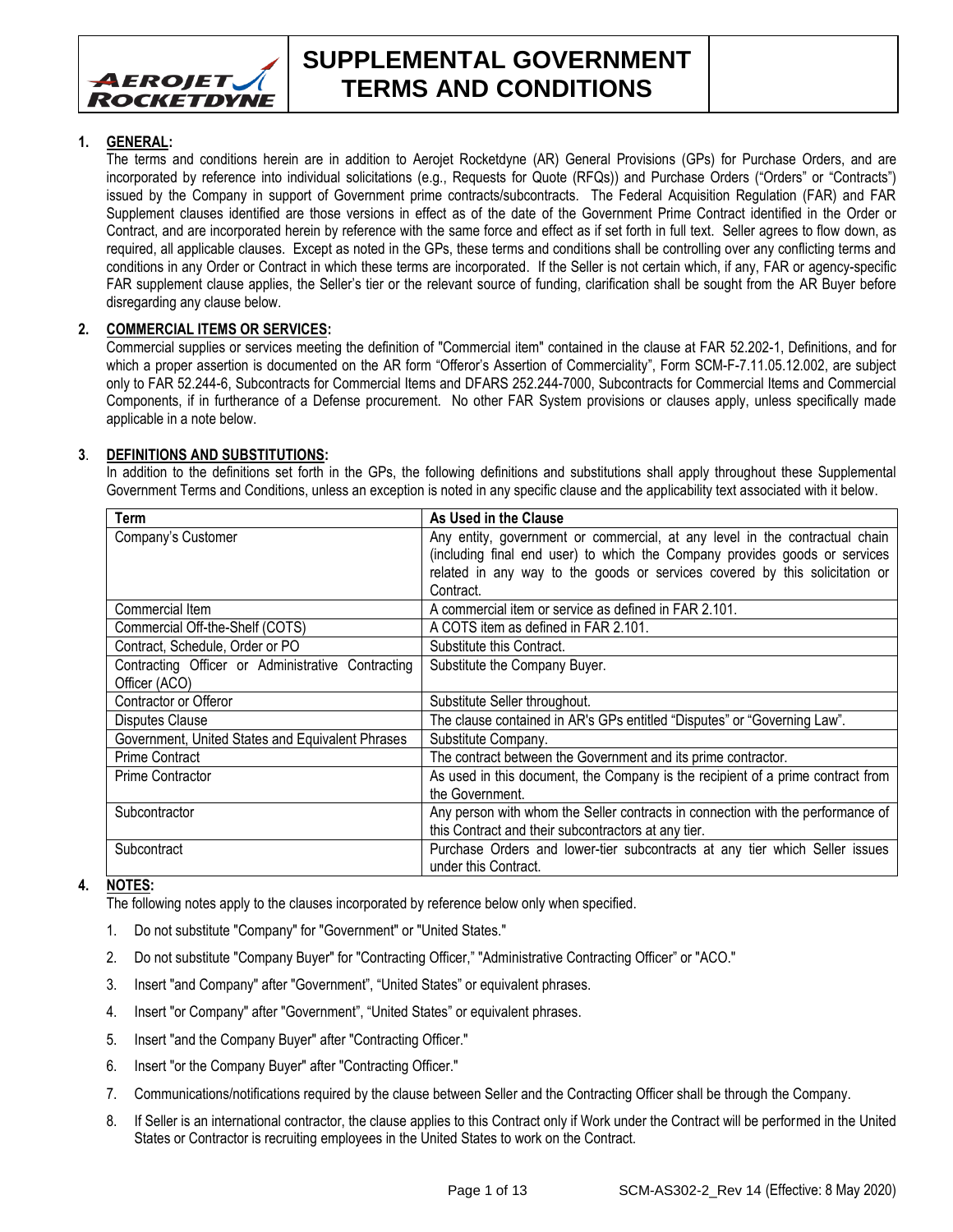

#### **5. AMENDMENTS REQUIRED BY PRIME CONTRACT:**

Seller agrees that, upon the request of Company, it will negotiate with Company in good faith relative to changes to this Contract to incorporate additional provisions herein or to change provisions hereof, as may be reasonably necessary in order to comply with the provisions of the applicable Prime Contract or with the provisions of modifications of such Prime Contract. If any such amendment to this Contract causes an increase or decrease in the cost of, or the time required for, performance of any part of the Work under this Contract, an equitable adjustment shall be made pursuant to the "Changes" clause of the Contract.

#### **6. PRESERVATION OF THE GOVERNMENT'S RIGHTS:**

If Company furnishes designs, drawings, special tooling, equipment, engineering data, or other technical or proprietary information which the U. S. Government owns or has the right to authorize the use of, nothing herein shall be construed to mean that the Company, acting on its own behalf, may modify or limit any rights the Government may have to authorize the Contractor's use of such items in support of other U.S. Government Prime Contracts.

#### **7**. **APPLICABILITY:**

The FAR, DFARS, NASA, and Department of Energy Acquisition Regulation (DEAR) clauses cited in the tables below, where applicable by their terms, are incorporated herein by reference as if set forth in full text. The full text of all clauses incorporated by reference is available at [http://www.acquisition.gov/.](https://www.acquisition.gov/) The effective version of each FAR or FAR Supplement clause shall be the same version as that which appears in Buyer's Prime Contract, or higher-tier subcontract applicable to this Order or Contract. If any of the clauses are not applicable by their terms they shall be self-deleting. Whenever said clauses include a requirement for the resolution of disputes between the parties in accordance with the "Disputes" clause, the dispute shall be disposed of in accordance with the clause entitled "Disputes" set forth in the GPs.

#### **8. GOVERNMENT CLAUSES:**

| <b>Clause No.</b> | <b>Federal Acquisition Regulation (FAR) Clause Title</b>                                                                               | <b>Applicability</b>                                                                                                                                                                                                                                                                                                                                                                                                                                                                                                                                                                                                                                                                |
|-------------------|----------------------------------------------------------------------------------------------------------------------------------------|-------------------------------------------------------------------------------------------------------------------------------------------------------------------------------------------------------------------------------------------------------------------------------------------------------------------------------------------------------------------------------------------------------------------------------------------------------------------------------------------------------------------------------------------------------------------------------------------------------------------------------------------------------------------------------------|
| 52.203-5          | <b>Covenant Against Contingent Fees</b>                                                                                                | Applies to Contracts exceeding the simplified acquisition<br>threshold, excluding "Commercial Items".                                                                                                                                                                                                                                                                                                                                                                                                                                                                                                                                                                               |
| 52.203-6          | Restrictions on Subcontractor Sales to the<br>Government                                                                               | Applies to Contracts exceeding the simplified acquisition<br>threshold. Alt. 1 applies for Commercial Item purchases.<br>Note 1 applies.                                                                                                                                                                                                                                                                                                                                                                                                                                                                                                                                            |
| 52.203-7          | Anti-Kickback Procedures                                                                                                               | Applies to Contracts exceeding the simplified acquisition<br>threshold, excluding "Commercial Items". Paragraph (c)(1)<br>does not apply. Seller shall provide any required<br>notifications to the Buyer in addition to the named<br>government officials. Paragraph (c)(4) is revised by deleting<br>"The Contracting Officer may" and inserting "To the extent<br>the Contracting Officer has effected an offset at the prime<br>contract level or has directed Company to withhold any sum<br>from the Seller, Company may". Paragraph (c)(4) is further<br>revised to replace "prime contract" with "Contract". In<br>paragraph (c)(4), Prime Contractor" shall mean "Seller". |
| 52.203-12         | Limitation on Payments to Influence Certain Federal<br>Transactions                                                                    | Applies to solicitations and Contracts expected to exceed<br>\$150,000. Note 1 applies.                                                                                                                                                                                                                                                                                                                                                                                                                                                                                                                                                                                             |
| 52.203-13         | Contractor Code of Business Ethics and Conduct                                                                                         | Applies to solicitations and Contracts if the value is expected<br>to exceed \$5,500,000 and the period of performance is more<br>than 120 days. Note 1 applies. Disclosures made under this<br>clause shall be made directly to the Government entities<br>identified in the clause.                                                                                                                                                                                                                                                                                                                                                                                               |
| 52.203-14         | Display of Hotline Poster(s)                                                                                                           | Applies to this Contract if the value of this Contract exceeds<br>\$5,500,000, excluding Contracts for commercial items or<br>performed entirely outside the United States.                                                                                                                                                                                                                                                                                                                                                                                                                                                                                                         |
| 52.203-17         | Contractor Employee Whistleblower Rights and<br>Requirement to Inform Employees of Whistleblower<br><b>Rights</b>                      | Applies to Contracts over the simplified acquisition threshold.                                                                                                                                                                                                                                                                                                                                                                                                                                                                                                                                                                                                                     |
| 52.203-18         | Prohibition on Contracting with Entities that Require<br>Certain Internal Confidentiality Agreements or<br>Statements - Representation | Note 1 applies.                                                                                                                                                                                                                                                                                                                                                                                                                                                                                                                                                                                                                                                                     |
| 52.203-19         | Prohibition on Requiring Certain Internal<br><b>Confidentiality Agreements or Statements</b>                                           | Note 1 applies.                                                                                                                                                                                                                                                                                                                                                                                                                                                                                                                                                                                                                                                                     |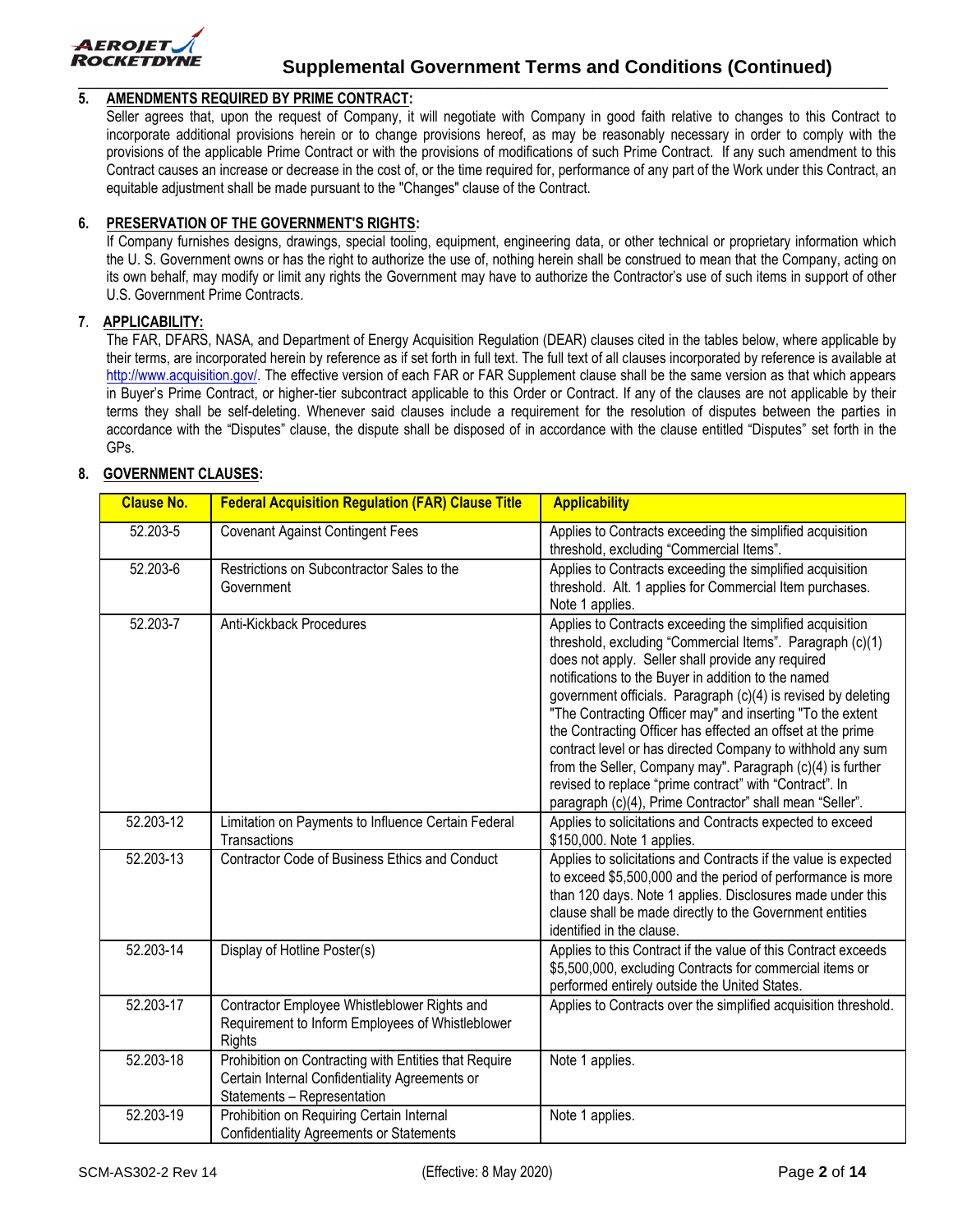

| <b>Clause No.</b> | <b>Federal Acquisition Regulation (FAR) Clause Title</b>                                                                                 | <b>Applicability</b>                                                                                                                                                                                                                                                                                                                                                                                                            |
|-------------------|------------------------------------------------------------------------------------------------------------------------------------------|---------------------------------------------------------------------------------------------------------------------------------------------------------------------------------------------------------------------------------------------------------------------------------------------------------------------------------------------------------------------------------------------------------------------------------|
| 52.204-2          | <b>Security Requirements</b>                                                                                                             | Applies to Contracts that require access to classified<br>information, excluding any reference to the Changes clause<br>of the Contract. Note 1 applies.                                                                                                                                                                                                                                                                        |
| 52.204-9          | Personal Identity Verification of Contractor Personnel                                                                                   | Applies where the Seller will have physical access to a<br>federally-controlled facility or access to a federal information<br>system. Note 1 applies.                                                                                                                                                                                                                                                                          |
| 52.204-10         | Reporting Executive Compensation and First-Tier<br><b>Subcontract Awards</b>                                                             | Applies to Contracts valued at \$30,000 or more, when Seller<br>is a first-tier Subcontractor. The required information shall be<br>provided using the AR Form SCM-F-7.11.01.09.003, Annual<br>Business Certification (ABC), available on the AR internet at<br>www.Rocket.com under the link for SupplierNet. Note 1<br>applies.                                                                                               |
| 52.204-21         | Basic Safeguarding of Covered Contractor Information<br>Systems                                                                          | Applies to all subcontracts at all tiers unless Seller is<br>furnishing commercially available off-the-shelf items. Note 1<br>applies.                                                                                                                                                                                                                                                                                          |
| 52.204-23         | Prohibition on Contracting for Hardware, Software,<br>and Services Developed or Provided by Kaspersky<br>Lab and Other Covered Entities. | Applies to all subcontracts at all tiers. Note 1 applies.                                                                                                                                                                                                                                                                                                                                                                       |
| 52.204-25         | Prohibition on Contracting for Certain<br>Telecommunications and Video Surveillance Services<br>or Equipment                             | Applies to all subcontracts at all tiers. Note 1 applies.                                                                                                                                                                                                                                                                                                                                                                       |
| 52.209-6          | Protecting the Government's Interest When<br>Subcontracting With Contractors Debarred,<br>Suspended, or Proposed for Debarment           | Applies to solicitations and Contracts expected to exceed<br>\$35,000. Note 1 applies. Copies of notices provided by<br>Seller to the CO shall be provided to the Buyer. Not<br>applicable to Commercial Off-the-Shelf items.                                                                                                                                                                                                   |
| 52.211-5          | <b>Material Requirements</b>                                                                                                             | Applies to items that are not commercial items. Note 5<br>applies.                                                                                                                                                                                                                                                                                                                                                              |
| 52.211-15         | Defense Priority and Allocation Requirements                                                                                             | Applies if a DPAS Rating is identified in the Contract. Timely<br>acceptance is required in accordance with 15 CFR 700.13.                                                                                                                                                                                                                                                                                                      |
| 52.215-2          | Audit and Records - Negotiation                                                                                                          | Applies to Contracts over the simplified acquisition threshold<br>and that are cost reimbursement, incentive, time-and-<br>material, labor-hour or price-redeterminable type or any<br>combination thereof, for which certified cost or pricing data<br>are required; or that require Seller to furnish reports per<br>paragraph (e). Note 3 applies. Alt. II applies if Seller is an<br>educational or non-profit institution. |
| 52.215-10         | Price Reduction for Defective Certified Cost or Pricing<br>Data                                                                          | Applies if submission of cost or pricing data is required. Do<br>not substitute the AR Buyer for the first time "Contracting<br>Officer" appears in paragraph (c)(1). Note 4 applies. Rights<br>and obligations under this clause shall survive completion of<br>the Work and final payment under this Contract.                                                                                                                |
| 52.215-11         | Price Reduction for Defective Certified Cost or Pricing<br>Data - Modifications                                                          | Applies if submission of cost or pricing data is required. Do<br>not substitute the AR Buyer for the first time "Contracting<br>Officer" appears in paragraph (d)(1). Note 4 applies. Rights<br>and obligations under this clause shall survive completion of<br>the Work and final payment under this Contract.                                                                                                                |
| 52.215-12         | Subcontractor Certified Cost or Pricing Data                                                                                             | Applies if this Contract exceeds the threshold under FAR<br>15.403-4 or any lesser amount identified in the Contract and<br>is not otherwise exempt.                                                                                                                                                                                                                                                                            |
| 52.215-13         | Subcontractor Certified Cost or Pricing Data -<br>Modifications                                                                          | Applies if this Contract exceeds the threshold under FAR<br>15.403-4 or any lesser amount identified in the Contract and<br>is not otherwise exempt.                                                                                                                                                                                                                                                                            |
| 52.215-14         | Integrity of Unit Prices                                                                                                                 | Applies to Contracts exceeding the simplified acquisition<br>threshold. Paragraph (b) does not apply.                                                                                                                                                                                                                                                                                                                           |
| 52.215-15         | Pension Adjustments and Asset Reversions                                                                                                 | Applies if this Contract meets the applicability requirements<br>of FAR 15.408(g). Note 1 and 7 applies.                                                                                                                                                                                                                                                                                                                        |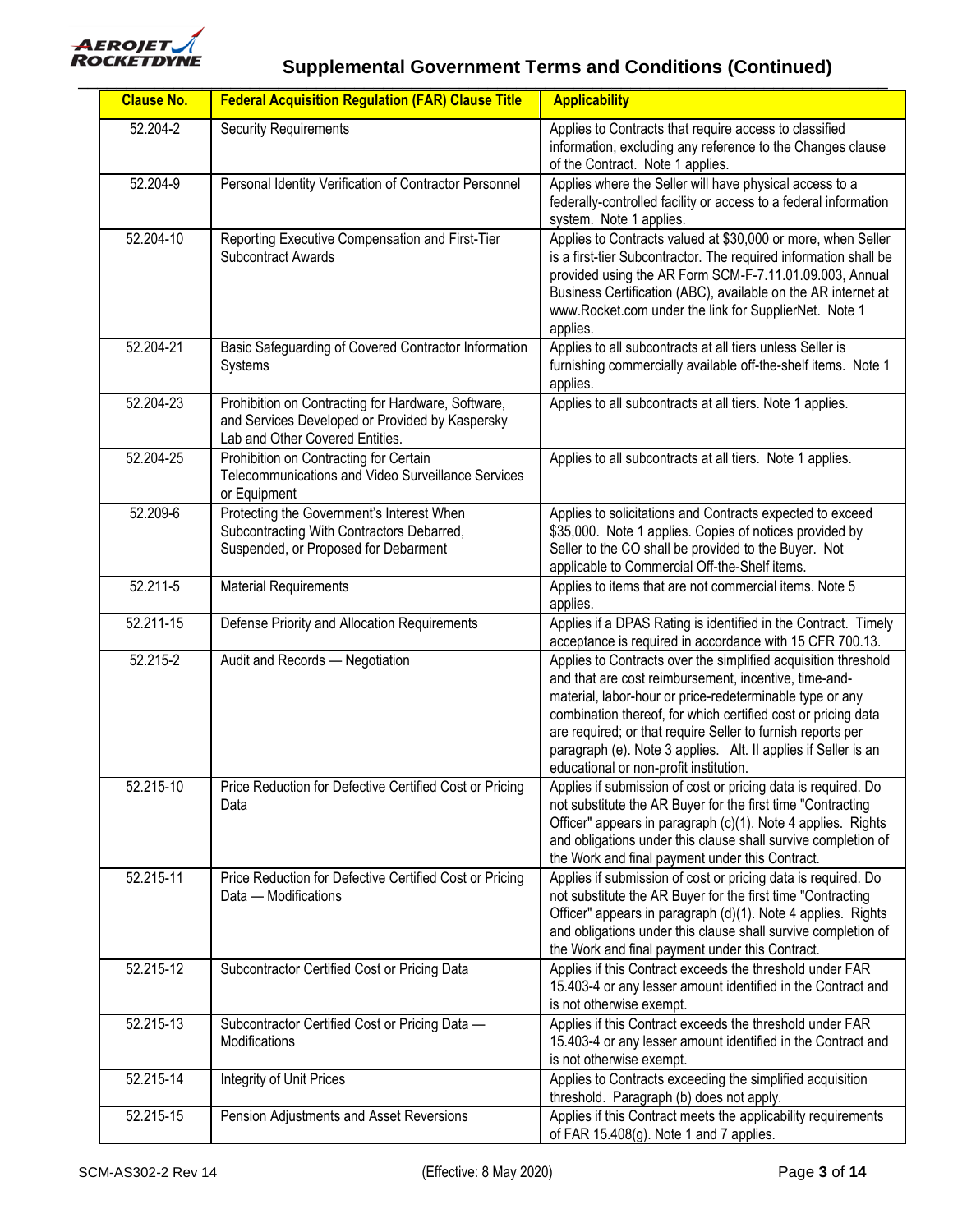

| <b>Clause No.</b> | <b>Federal Acquisition Regulation (FAR) Clause Title</b>                                   | <b>Applicability</b>                                                                                                                                                                                                                                                                                                                                                                                                                                                           |
|-------------------|--------------------------------------------------------------------------------------------|--------------------------------------------------------------------------------------------------------------------------------------------------------------------------------------------------------------------------------------------------------------------------------------------------------------------------------------------------------------------------------------------------------------------------------------------------------------------------------|
| 52.215-16         | Facilities Capital Cost of Money                                                           | Applies only if this Contract is subject to the Cost Principles<br>at FAR Subpart 31.2 and Seller proposed facilities capital<br>cost of money in its offer. If the Seller does not propose this<br>cost, the resulting Contract includes FAR 52.215-17, in lieu<br>of this clause.                                                                                                                                                                                            |
| 52.215-17         | Waiver of Facilities Capital Cost of Money                                                 | Applies only if this Contract is subject to the Cost Principles<br>at FAR Subpart 31.2 and the Seller did not propose facilities<br>capital cost of money in its offer.                                                                                                                                                                                                                                                                                                        |
| 52.215-18         | Reversion or Adjustment of Plans for Post-retirement<br>Benefits (PRB) Other Than Pensions | Applies if this Contract meets the applicability requirements<br>of FAR 15.408(j). Note 7 applies.                                                                                                                                                                                                                                                                                                                                                                             |
| 52.215-19         | Notification of Ownership Changes                                                          | Applies if this Contract meets the applicability requirements<br>of FAR 15.408(k). Notes 5 and 7 apply.                                                                                                                                                                                                                                                                                                                                                                        |
| 52.215-23         | Limitations of Pass-Through Charges                                                        | Applies if this is a cost-reimbursement subcontract that<br>exceeds the Simplified Acquisition Threshold, except if the<br>prime contract to which this contract relates is with DoD,<br>then the clause applies to both cost-reimbursement<br>subcontracts and fixed-price subcontracts, except those<br>identified in FAR $15.408(n)(2)(i)(B)(2)$ , that exceed the<br>threshold for obtaining cost or pricing data in accordance<br>with FAR 15.403-4. Notes 4 and 5 apply. |
| 52.219-8          | <b>Utilization of Small Business Concerns</b>                                              | Applies if the Contract will offer subcontracting opportunities<br>pursuant to FAR 52.219-9(d)(9). This clause does not apply<br>if the Work is performed entirely outside of the United States.<br>Note 8 applies.                                                                                                                                                                                                                                                            |
| 52.219-9          | Small Business Subcontracting Plan                                                         | Applies if the value of this Contract inclusive of any change<br>equals or exceeds \$700,000 (or a lower amount as<br>determined by the customer contract), except the clause<br>does not apply if Seller is a small business concern. This<br>clause does not apply if the Work is performed entirely<br>outside of the United States. Notes 1, 2, 7 and 8 apply. The<br>Contractor's subcontracting plan is incorporated herein by<br>reference.                             |
| 52.222-4          | Contract Work Hours and Safety Standards -<br>Overtime Compensation                        | Applies to Contracts that may require the employment of<br>laborers and mechanics. AR may withhold or recover from<br>Seller any sums that AR's customer withholds or recovers<br>from AR due to a violation of a provision of this clause by<br>Seller or Seller's subcontractors. Notes 7 and 8 apply.                                                                                                                                                                       |
| 52.222-20         | Contracts for Materials, Supplies, Articles, and<br>Equipment Exceeding \$15,000           | Applies to Contracts involving manufacture or furnishing of<br>materials, supplies, articles or equipment in an amount that<br>exceeds \$15,000.                                                                                                                                                                                                                                                                                                                               |
| 52.222-21         | Prohibition of Segregated Facilities                                                       | Note 8 applies.                                                                                                                                                                                                                                                                                                                                                                                                                                                                |
| 52.222-26         | <b>Equal Opportunity</b>                                                                   | In paragraph (c), subparagraphs (9), (10) and (12), Note 1<br>applies. Note 8 applies.                                                                                                                                                                                                                                                                                                                                                                                         |
| 52.222-35         | <b>Equal Opportunity for Veterans</b>                                                      | Applies if the value of this Contract equals or exceeds<br>\$150,000. Note 8 applies.                                                                                                                                                                                                                                                                                                                                                                                          |
| 52.222-36         | Equal Opportunity for Workers with Disabilities                                            | Applies to Contracts exceeding \$15,000. Note 8 applies.                                                                                                                                                                                                                                                                                                                                                                                                                       |
| 52.222-37         | <b>Employment Reports on Veterans</b>                                                      | Applies if the value of this Contract equals or exceeds<br>\$150,000. Note 8 applies.                                                                                                                                                                                                                                                                                                                                                                                          |
| 52.222-40         | Notification of Employee Rights Under the National<br>Labor Relations Act                  | Applies to Contracts that exceed \$10,000. In paragraph<br>(f)(4), Note 1 applies. Note 8 applies.                                                                                                                                                                                                                                                                                                                                                                             |
| 52.222-41         | Service Contract Labor Standards                                                           | Applies if this Contract is for services subject to the Service<br>Contract Labor Standards statute. The clause does not apply<br>if this Contract has been administratively exempted by the<br>Secretary of Labor or exempted by 41 U.S.C. 6702, as<br>interpreted in Subpart C of 29 CFR Part 4. Note 8 applies.                                                                                                                                                             |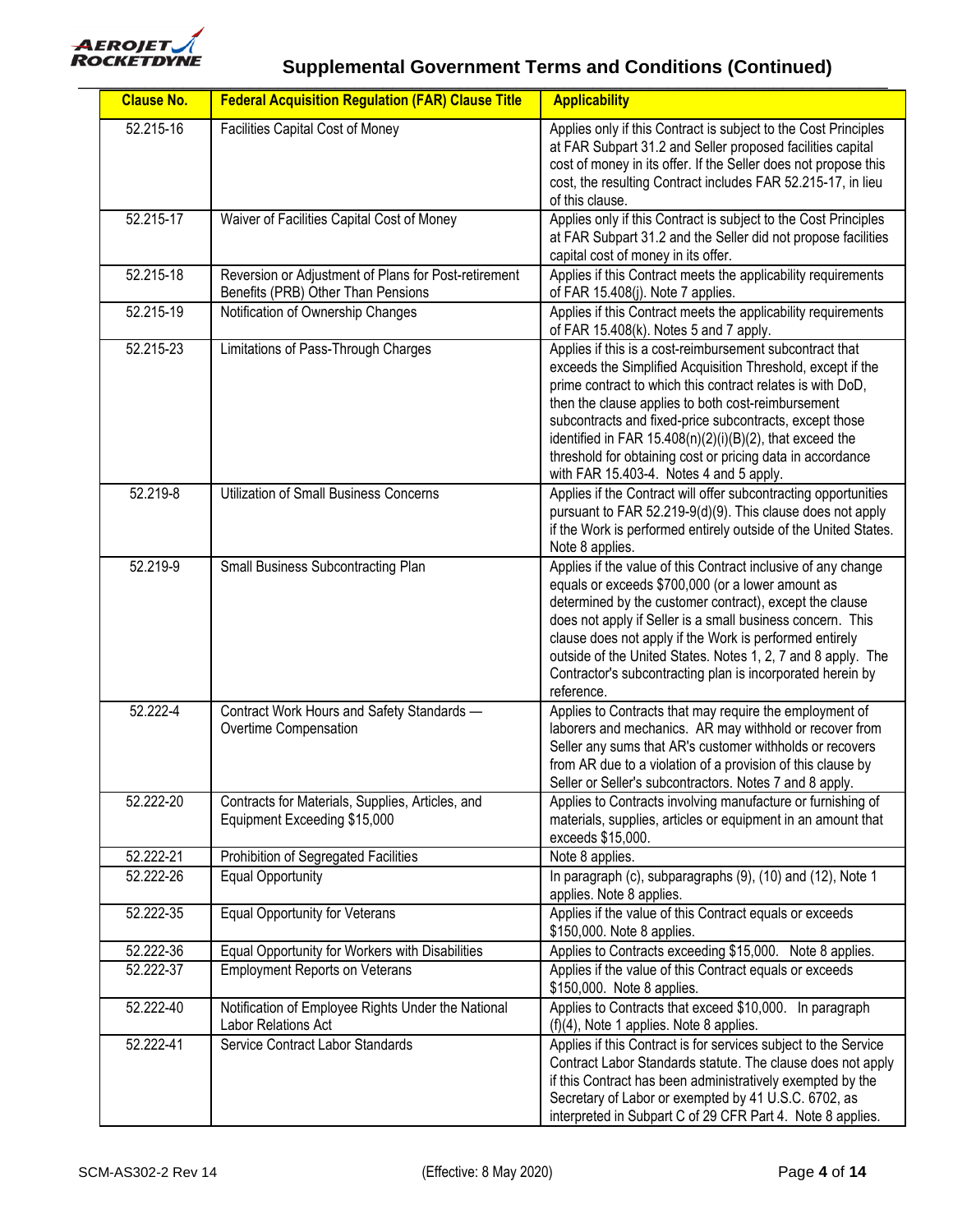

| <b>Clause No.</b> | <b>Federal Acquisition Regulation (FAR) Clause Title</b>                           | <b>Applicability</b>                                                                                                                                                                                                                                                                                                                                                                                               |
|-------------------|------------------------------------------------------------------------------------|--------------------------------------------------------------------------------------------------------------------------------------------------------------------------------------------------------------------------------------------------------------------------------------------------------------------------------------------------------------------------------------------------------------------|
| 52.222-50         | <b>Combating Trafficking in Persons</b>                                            | Applies to Contracts that exceed \$500,000 for items<br>purchased (other than COTS items) or services performed<br>outside of the United States. Note 2 applies. Note 3 applies<br>to paragraph (e).                                                                                                                                                                                                               |
| 52.222-54         | <b>Employment Eligibility Verification</b>                                         | Applies to Contracts (i) for construction or commercial<br>Services (except commercial services that are part of a<br>purchase of a COTS item or an item that would be a COTS<br>item, but for minor modifications, performed by the COTS<br>provider, and that are normally provided for that COTS item);<br>(ii) has a value more than \$3,500; and, (iii) includes work<br>performed in the United States.      |
| 52.223-7          | Notice of Radioactive Materials                                                    | Applies to Work containing covered radioactive material. In<br>the blank, insert "30."                                                                                                                                                                                                                                                                                                                             |
| 52.223-11         | Ozone-Depleting Substances and High Global<br>Warming Potential Hydroflourocarbons | Applies if services are performed using, or goods are<br>manufactured with or contain, ozone-depleting substances<br>and the Work is performed in the United States.                                                                                                                                                                                                                                               |
| 52.223-18         | Encouraging Contractor Policies to Ban Text<br>Messaging While Driving             | Applies to Contracts that exceed the micro-purchase<br>threshold. Note 4 applies.                                                                                                                                                                                                                                                                                                                                  |
| 52.224-2          | Privacy Act                                                                        | Applies to all Contracts which requires the design,<br>development, or operation of a system of records on<br>individuals to accomplish an Government Agency function.                                                                                                                                                                                                                                             |
| $52.224 - 3$      | <b>Privacy Training</b>                                                            | Applies if Seller will (1) have access to a system of records;<br>(2) create, collect, use, process, store, maintain,<br>disseminate, disclose, dispose, or otherwise handle<br>personally identifiable information; or (3) design, develop,<br>maintain, or operate a system of records. In paragraph (d),<br>Note 3 applies.                                                                                     |
| 52.225-1          | Buy American - Supplies                                                            | Applies if the Work contains other than domestic<br>components. Note 2 applies to the second time Contracting<br>Officer appears in paragraph (c).                                                                                                                                                                                                                                                                 |
| $52.225 - 8$      | Duty-Free Entry                                                                    | Applies to Contracts for supplies identified in the Contract as<br>accorded "duty-free entry," or other foreign supplies in<br>excess of \$15,000, to be imported into the customs territory<br>of the U.S. In paragraph (c)(1), "20 days" is changed to "30<br>days." "Government" means "Government" and "Contracting<br>Officer" means "Contracting Officer" in paragraphs (d)(2),<br>$(e)$ , $(f)$ and $(h)$ . |
| 52.225-13         | Restrictions on Certain Foreign Purchases                                          | Note 1 applies.                                                                                                                                                                                                                                                                                                                                                                                                    |
| 52.225-14         | Inconsistency Between English Version and<br><b>Translation of Contract</b>        |                                                                                                                                                                                                                                                                                                                                                                                                                    |
| 52.227-2          | Notice and Assistance Regarding Patent and<br>Copyright Infringement               | Applies to this Contract if the value of this Contract equals or<br>exceeds the simplified acquisition threshold. In paragraph<br>(b), Note 4 applies except to the last two times.                                                                                                                                                                                                                                |
| 52.227-9          | Refund of Royalties                                                                | Applies when reported royalty exceeds \$250. Note 1 applies<br>the first two times "Government" appears in paragraph (d).                                                                                                                                                                                                                                                                                          |
| 52.227-10         | Filing of Patent Applications - Classified Subject<br>Matter                       | Applies to Contracts involving access to classified<br>information. Note 1 applies, except in that Seller shall<br>provide to the AR Buyer a copy of any communication sent<br>to the Government.                                                                                                                                                                                                                  |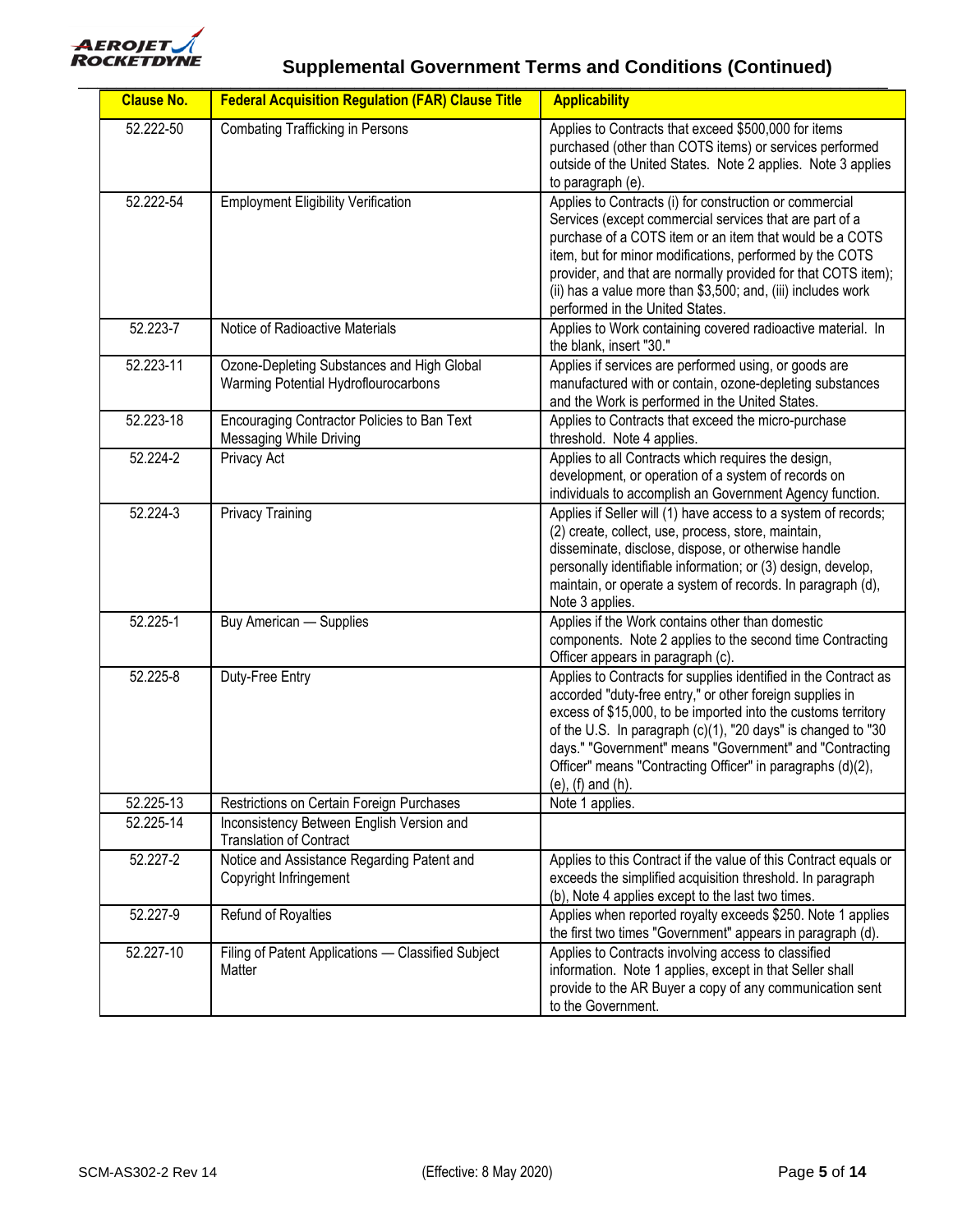

| <b>Clause No.</b> | <b>Federal Acquisition Regulation (FAR) Clause Title</b>                      | <b>Applicability</b>                                                                                                                                                                                                                                                                                                                                                                                                                                                                                                                                                                                            |
|-------------------|-------------------------------------------------------------------------------|-----------------------------------------------------------------------------------------------------------------------------------------------------------------------------------------------------------------------------------------------------------------------------------------------------------------------------------------------------------------------------------------------------------------------------------------------------------------------------------------------------------------------------------------------------------------------------------------------------------------|
| 52.227-11         | Patent Rights-Ownership by the Contractor                                     | Applies if this Contract includes, at any tier, experimental,<br>developmental, or research Work and Seller is a small<br>business concern or domestic nonprofit organization.<br>Reports required by this clause shall be filed with the agency<br>identified in this Contract. If no agency is identified, contact<br>the Buyer identified on the face of this Contract.<br>NOTE: FAR 52.227-13 applies in lieu of this clause if Seller<br>is not located in the United States or does not have a place<br>of business located in the United States or is subject to the<br>control of a foreign government. |
| 52.227-13         | Patent Rights - Ownership by the Government                                   | Applies if this Contract is for experimental, developmental or<br>research work and Seller is not located in the U.S. or does<br>not have a place of business located in the U.S. or is subject<br>to the control of a foreign government. Paragraph (g) is<br>deleted.                                                                                                                                                                                                                                                                                                                                         |
| 52.227-14         | Rights In Data - General                                                      | Does not apply if DFARS 252.227-7013 applies. Notes 1 and<br>2 apply.                                                                                                                                                                                                                                                                                                                                                                                                                                                                                                                                           |
| 52.228-5          | Insurance — Work on a Government Installation                                 | Applies to fixed price Contracts that exceed the simplified<br>acquisition threshold and involve Work performed on a<br>Government installation. Unless otherwise specified by this<br>Contract, the minimum kinds and amount of insurance shall<br>be as described in FAR 28.307-2. Note 1 applies. Note 4<br>applies to paragraph (b).                                                                                                                                                                                                                                                                        |
| 52.230-2          | <b>Cost Accounting Standards</b>                                              | Applies to negotiated subcontracts when referenced in this<br>Contract that full CAS coverage applies. Notes 1, 2 and 4<br>apply. Delete paragraph (b) of the clause.                                                                                                                                                                                                                                                                                                                                                                                                                                           |
| 52.230-3          | Disclosure and Consistency of Cost Accounting<br>Practices                    | Applies to negotiated subcontracts when referenced in this<br>Contract that modified CAS coverage applies. Notes 1, 2 and<br>4 apply. Delete paragraph (b) of the clause.                                                                                                                                                                                                                                                                                                                                                                                                                                       |
| 52.230-4          | Disclosure and Consistency of Cost Accounting<br>Practices - Foreign Concerns | Applies to negotiated subcontracts where the prime contract<br>is with a foreign concern and when referenced in this<br>Contract that CAS coverage applies. Notes 1, 2 and 4 apply.<br>Delete paragraph (b) of the clause.                                                                                                                                                                                                                                                                                                                                                                                      |
| 52.230-5          | Cost Accounting Standards - Educational Institution                           | Applies to negotiated subcontracts where the prime contract<br>is with an educational institution and when referenced in this<br>Contract that CAS coverage applies. Notes 1, 2 and 4 apply.<br>Delete paragraph (b) of the clause.                                                                                                                                                                                                                                                                                                                                                                             |
| 52.230-6          | Administration of Cost Accounting Standards                                   | Applies if FAR 52.230-2, FAR 52.230-3, FAR 52.230-4 or<br>FAR 52.230-5 applies. Notes 1 and 2 apply.                                                                                                                                                                                                                                                                                                                                                                                                                                                                                                            |
| 52.232-40         | Providing Accelerated Payments to Small Business<br>Subcontractors            | Applies to subcontracts with Small Business concerns where<br>AR receives accelerated payments from its customer.                                                                                                                                                                                                                                                                                                                                                                                                                                                                                               |
| 52.233-3          | <b>Protest After Award</b>                                                    | In the event that AR's customer has directed AR to stop<br>performance of the Work under the Prime Contract under<br>which this Contract is issued pursuant to FAR 33.1, AR may,<br>by written order to Seller, direct Seller to stop performance of<br>the Work called for in this Contract. "30 days" means "20<br>days" in paragraph (b)(2). Note 1 applies the first time<br>"Government" appears in paragraph (f). In paragraph (f) add<br>after "FAR 33.104(h)(1)" the following: "and recovers those<br>costs from AR".                                                                                  |
| 52.234-1          | Industrial Resources Developed Under Title III,<br>Defense Production Act     | Applies to all contracts and subcontracts at all tiers.                                                                                                                                                                                                                                                                                                                                                                                                                                                                                                                                                         |
| 52.237-2          | Protection of Government Buildings, Equipment, and<br>Vegetation              | Applies if Work is performed on a Government installation.<br>Note 1 applies.                                                                                                                                                                                                                                                                                                                                                                                                                                                                                                                                   |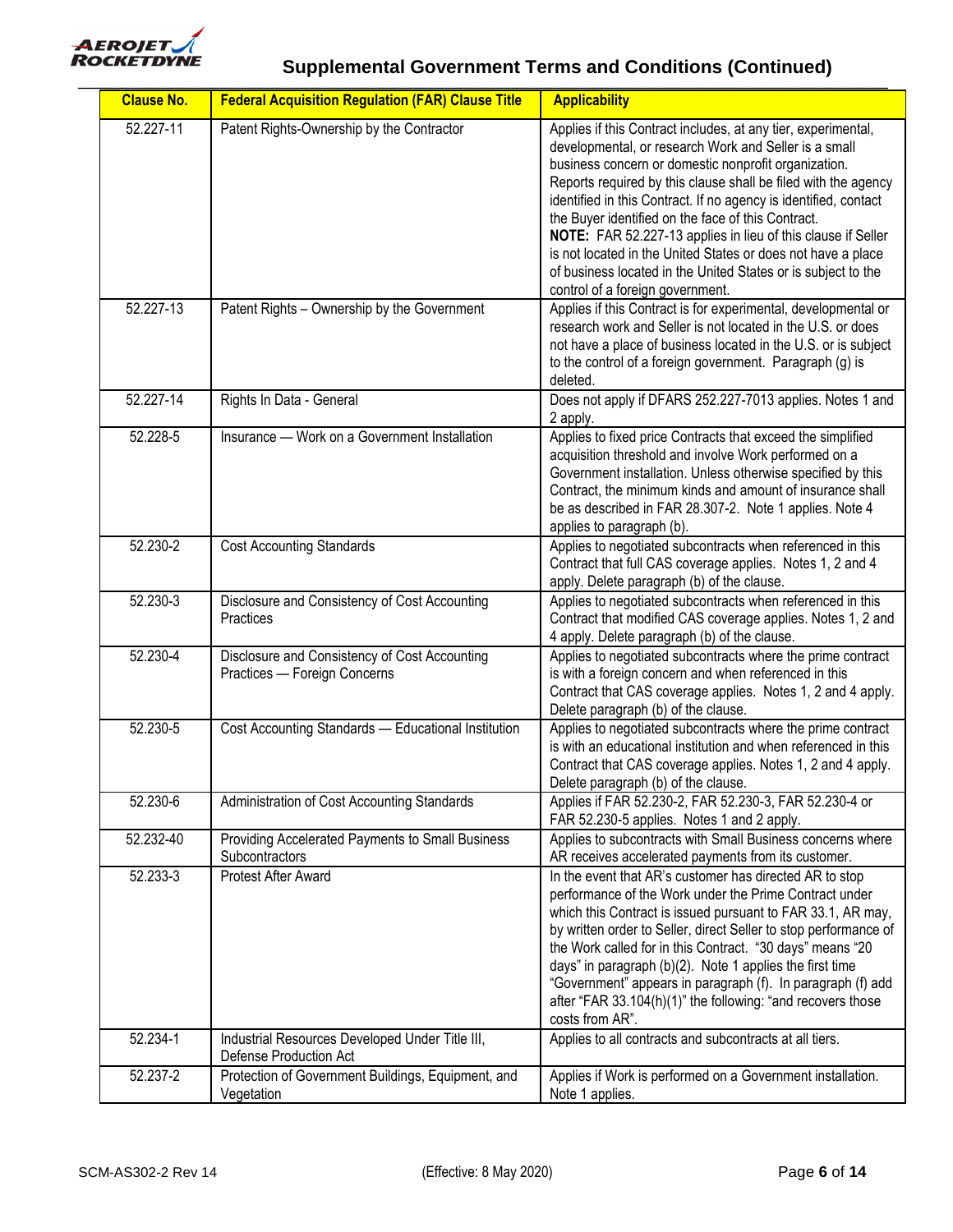

| <b>Clause No.</b>   | <b>Federal Acquisition Regulation (FAR) Clause Title</b>       | <b>Applicability</b>                                                                                                                                                                                                                                                                                                                                                                                                                                                                                                                                                                                                                                                                                                                                                                                                                                                                                       |
|---------------------|----------------------------------------------------------------|------------------------------------------------------------------------------------------------------------------------------------------------------------------------------------------------------------------------------------------------------------------------------------------------------------------------------------------------------------------------------------------------------------------------------------------------------------------------------------------------------------------------------------------------------------------------------------------------------------------------------------------------------------------------------------------------------------------------------------------------------------------------------------------------------------------------------------------------------------------------------------------------------------|
| 52.242-3            | Penalties for Unallowable Costs                                | Applies to Contracts over the threshold for certified cost or<br>pricing data except fixed-price contracts without cost<br>incentives or any firm fixed-price (FFP) contract for<br>"commercial items". In paragraphs (d), (e) and (g), Notes 2<br>and 6 apply.                                                                                                                                                                                                                                                                                                                                                                                                                                                                                                                                                                                                                                            |
| 52.244-5            | <b>Competition in Subcontracting</b>                           |                                                                                                                                                                                                                                                                                                                                                                                                                                                                                                                                                                                                                                                                                                                                                                                                                                                                                                            |
| 52.244-6            | Subcontracts for Commercial Items                              | Applies to subcontracts for "commercial items" per FAR<br>2.101. Note 2 applies. This clause applies to subcontracts<br>at all tiers.                                                                                                                                                                                                                                                                                                                                                                                                                                                                                                                                                                                                                                                                                                                                                                      |
| 52.245-1<br>(AIt 1) | Government Property                                            | "Contracting Officer" means "AR" except in the definition of<br>Property Administrator and in paragraphs (c) and (h)(4)<br>where Note 6 applies. "Government" is unchanged in the<br>phrases "Government property" and "Government furnished<br>property" and where elsewhere used except in paragraph<br>$(d)(1)$ where it means "AR" and except in paragraphs $(d)(2)$ ,<br>$(g)(2)$ and $(g)(3)$ where Note 4 applies and in paragraph<br>$(g)(4)$ where Note 3 applies. The following is added as<br>paragraph (n) "Seller shall provide to AR immediate notice if<br>the Government or other customer of Seller (i) revokes its<br>assumption of loss under any direct contracts with Seller, or<br>(ii) makes a determination that Seller's property management<br>practices are inadequate, and/or present an undue risk, or<br>that Seller has failed to take corrective action when<br>required." |
| 52.247-63           | Preference for U.S.-Flag Air Carriers                          | Applies to Contracts involving international air transportation<br>that will be financed by the US Government. Not applicable<br>to contracts awarded using the Simplified Acquisition<br>procedures in FAR Part 13 or contracts for commercial<br>items.                                                                                                                                                                                                                                                                                                                                                                                                                                                                                                                                                                                                                                                  |
| 52.247-64           | Preference for Privately Owned U.S.-Flag Commercial<br>Vessels | Not applicable to contracts awarded using the Simplified<br>Acquisition procedures in FAR Part 13 or Contracts for<br>commercial items.                                                                                                                                                                                                                                                                                                                                                                                                                                                                                                                                                                                                                                                                                                                                                                    |
| 52.248-1            | Value Engineering                                              | Applies if this Contract equals or exceeds \$150,000 or the<br>clause is included in the Contract. In paragraph (m), any<br>disclosure to AR may also be provided to the AR Customer<br>and/or Government. Notes 1 and 3 apply to paragraph<br>$(c)(5)$ . Notes 1 and 4 apply to $(b)(3)$ .                                                                                                                                                                                                                                                                                                                                                                                                                                                                                                                                                                                                                |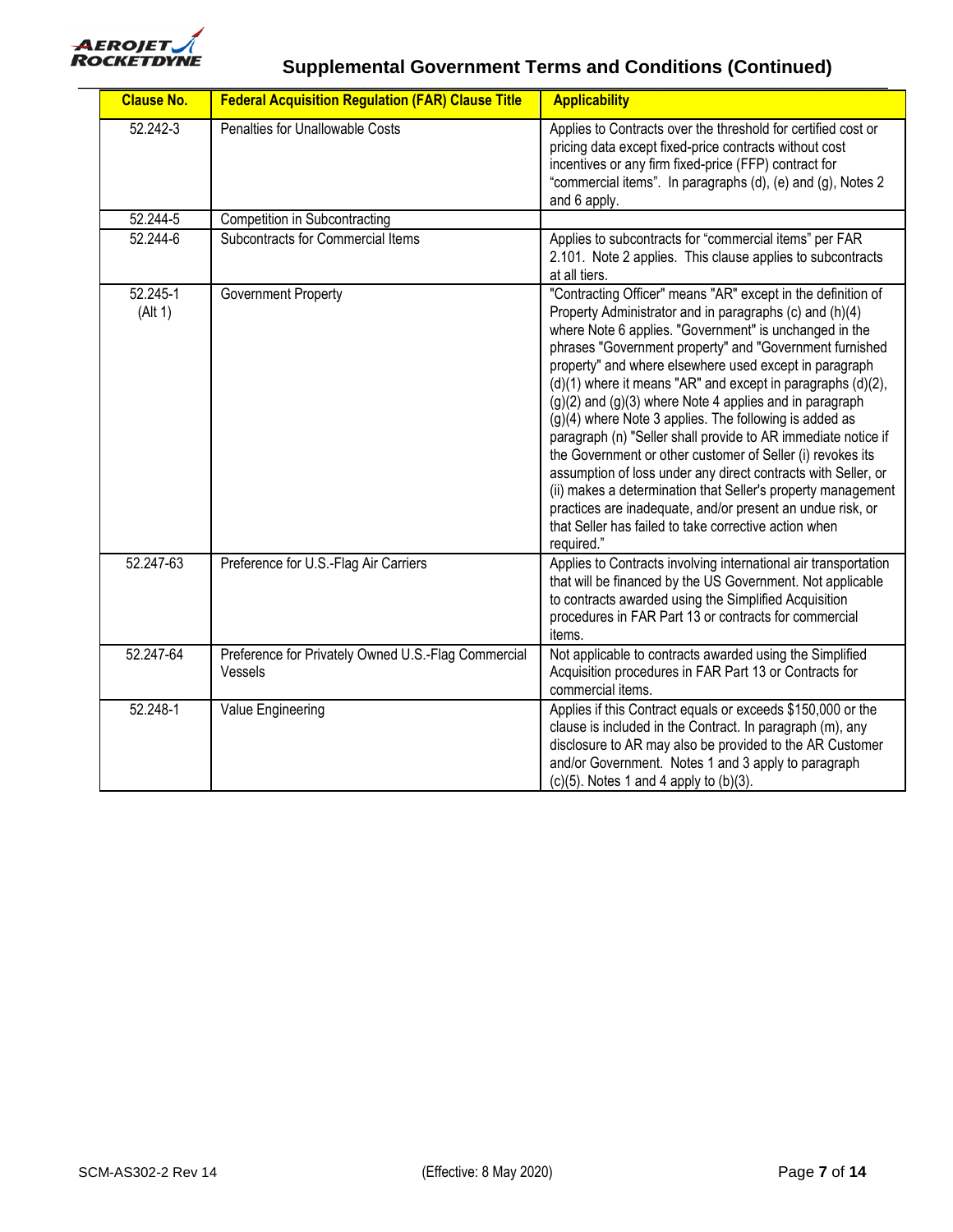

| <b>Clause No.</b> | Department of Defense (DoD) FAR Supplement<br>(DFARS) Clause Title                                                               | <b>Applicability</b>                                                                                                                                                                                                                                                                        |
|-------------------|----------------------------------------------------------------------------------------------------------------------------------|---------------------------------------------------------------------------------------------------------------------------------------------------------------------------------------------------------------------------------------------------------------------------------------------|
| 252.203-7000      | Requirements Relating to Compensation of Former<br>DoD Officials                                                                 |                                                                                                                                                                                                                                                                                             |
| 252.203-7001      | Prohibition on Persons Convicted of Fraud or Other<br>Defense-Contract-Related Felonies                                          | Applies if AR is the prime contractor and the value of this<br>Contract exceeds the simplified acquisition threshold, but<br>excludes "commercial items". In this clause, the terms<br>"contract, "contractor," and "subcontract" shall not change in<br>meaning in paragraphs (a) and (d). |
| 252.203-7002      | Requirement to Inform Employees of Whistleblower<br>Rights                                                                       | Applies to all subcontracts at all tiers.                                                                                                                                                                                                                                                   |
| 252.203-7003      | Agency Office of the Inspector General                                                                                           | Applies without any substitutions. Applies when FAR 52.203-<br>13 is included in this contract.                                                                                                                                                                                             |
| 252.203-7004      | Display of Fraud Hotline Posters                                                                                                 | Applies to Contracts exceeding \$5,500,000, excluding<br>"commercial items or performed entirely outside the United<br>States". Applies in lieu of FAR 52.203-14.                                                                                                                           |
| 252.203-7005      | Representation Relating to Compensation of Former<br>DoD Officials                                                               |                                                                                                                                                                                                                                                                                             |
| 252.204-7000      | Disclosure of Information                                                                                                        | Applies to all subcontracts at all tiers.                                                                                                                                                                                                                                                   |
| 252,204.7008      | Compliance with Safeguarding Covered Defense<br><b>Information Controls</b>                                                      | Applicable to all solicitations except not applicable to<br>Commercial-Off-The-Shelf (COTS) items.                                                                                                                                                                                          |
| 252.204-7009      | Limitations on the Use or Disclosure of Third-Party<br>Contractor Reported Cyber Incident Information                            | Applies to all subcontracts that include support for activities<br>related to safeguarding covered defense information and<br>cyber incident reporting.                                                                                                                                     |
| 252.204-7012      | Safeguarding Covered Defense Information and Cyber<br>Incident Reporting                                                         | Applies to all subcontracts at all tiers except does not apply<br>to COTS items.                                                                                                                                                                                                            |
| 252.204-7015      | Notice of Authorized Disclosure of Information for<br><b>Litigation Support</b>                                                  | Applies to all subcontracts at all tiers.                                                                                                                                                                                                                                                   |
| 252.208-7000      | Intent to Furnish Precious Metals as Government-<br><b>Furnished Material</b>                                                    | Applies to all solicitations and Contracts that exceed the<br>simplified acquisition threshold for precious metals.                                                                                                                                                                         |
| 252.209-7004      | Subcontracting with Firms that are Owned or<br>Controlled by the Government of a Country that is a<br>State Sponsor of Terrorism | Applies to solicitations and Contracts that are valued at<br>\$150,000 or more. Notes 1 and 7 apply.                                                                                                                                                                                        |
| 252.211-7003      | Item Unique Identification and Valuation                                                                                         | Applies if this Contract requires the Goods to contain unique<br>item identification. Items subject to unique item identification<br>are identified elsewhere in this Contract. All reports required<br>to be submitted under this clause shall be submitted to AR.<br>Note 1 applies.      |
| 252.211-7007      | Reporting of Government-Furnished Property                                                                                       | Applies to all subcontracts at all tiers if Contract includes<br>FAR 52.245-1.                                                                                                                                                                                                              |
| 252.215-7002      | <b>Cost Estimating System Requirements</b>                                                                                       | Applies if the Contract will be awarded on the basis of<br>certified cost or pricing data.                                                                                                                                                                                                  |
| 252-215-7008      | Only One Offer                                                                                                                   | Applies to competitive solicitations that exceed the simplified<br>acquisition threshold.                                                                                                                                                                                                   |
| 252.215-7009      | Proposal Adequacy Checklist                                                                                                      | Applies to proposals that require submission of certified cost<br>or pricing data.                                                                                                                                                                                                          |
| 252.215-7010      | Requirements for Certified Cost or Pricing Data and<br>Data Other Than Certified Cost or Pricing Data                            | Applies to subcontracts that exceed the simplified acquisition<br>threshold at all tiers.                                                                                                                                                                                                   |
| 252.219-7003      | Small Business Subcontracting Plan (DoD Contracts)                                                                               | Applies if FAR 52.219-9 applies.                                                                                                                                                                                                                                                            |
| 252.219-7004      | Small Business Subcontracting Plan (Test Program)                                                                                | Applies to subcontracts, including changes that cumulatively<br>exceed \$700,000.                                                                                                                                                                                                           |
| 252.223-7001      | <b>Hazard Warning Labels</b>                                                                                                     | Applies if this Contract requires the delivery of hazardous<br>materials.                                                                                                                                                                                                                   |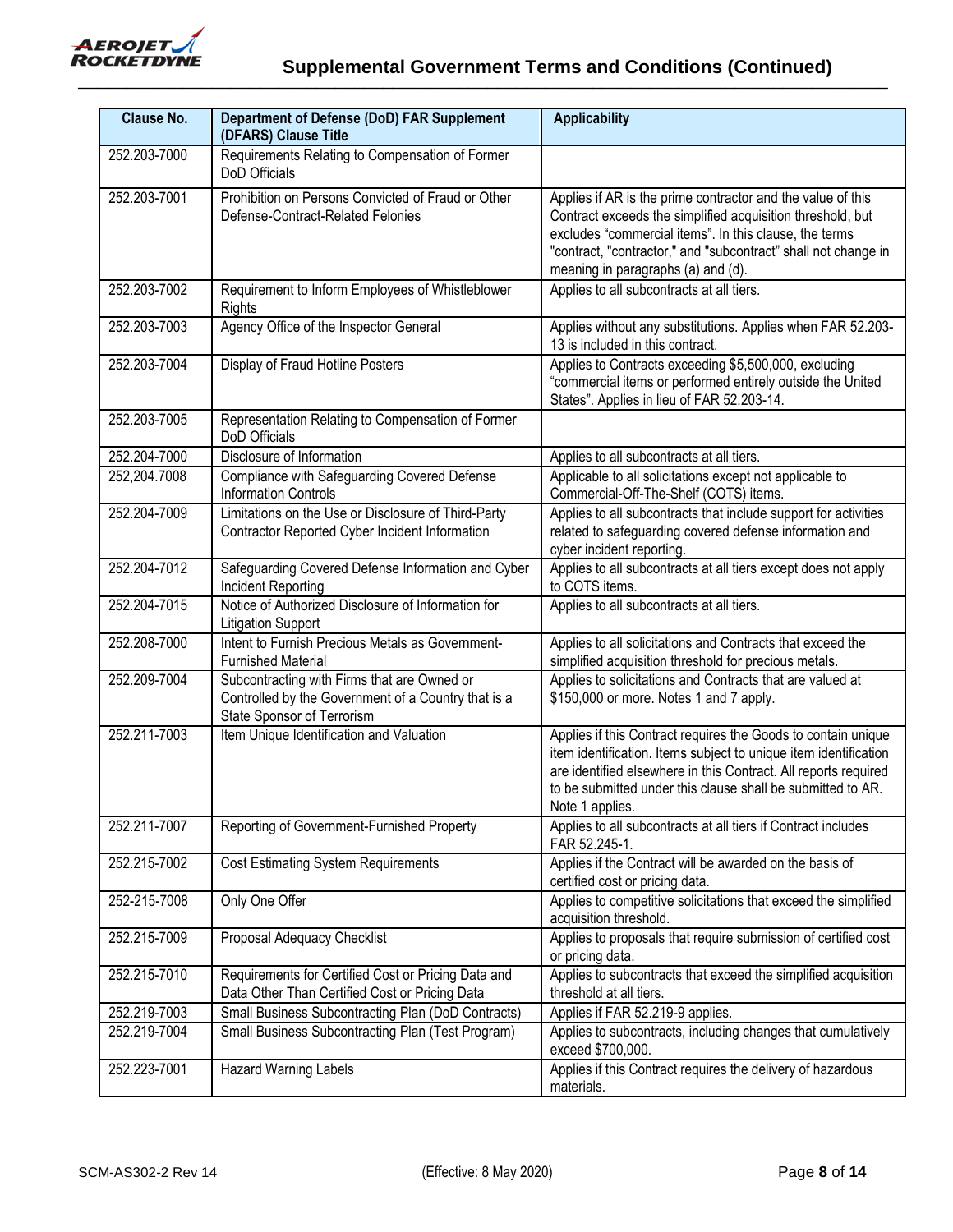

| <b>Clause No.</b> | <b>Department of Defense (DoD) FAR Supplement</b><br>(DFARS) Clause Title                                                        | <b>Applicability</b>                                                                                                                                                                                                                                                                                                                                                                                                                                                                                                                                                                                                                                                                                                                                                                                                                              |
|-------------------|----------------------------------------------------------------------------------------------------------------------------------|---------------------------------------------------------------------------------------------------------------------------------------------------------------------------------------------------------------------------------------------------------------------------------------------------------------------------------------------------------------------------------------------------------------------------------------------------------------------------------------------------------------------------------------------------------------------------------------------------------------------------------------------------------------------------------------------------------------------------------------------------------------------------------------------------------------------------------------------------|
| 252.223-7002      | Safety Precautions for Ammunition and Explosives                                                                                 | Applies only if the articles furnished under this Contract<br>contain ammunition or explosives, including liquid and solid<br>propellants. In paragraph (b)(2), AR and the Government are<br>permitted access. In paragraph (c), Note 5 applies except to<br>subparagraph (4). In paragraph (d), Note 5 applies. In<br>paragraph (e)(1), Note 4 applies. In paragraph (f), Note 4<br>applies. In paragraph (g)(1)(i), Note 4 applies. Paragraph<br>(g)(1)(ii) shall have no substitutions made and remains as<br>stated in DFARS. Paragraph (g)(3) shall be replaced in its<br>entirety and read as follows: "Seller shall ensure that its<br>subcontractor understands and agrees to the Government's<br>and AR's right to access to the subcontractor's facility,<br>personnel, and safety program documentation to perform<br>safety surveys." |
| 252.223-7003      | Change in Place of Performance - Ammunition and<br>Explosives                                                                    | Applies if DFARS 252.223-7002 applies to this Contract.<br>Seller must identify in proposals the place of performance.                                                                                                                                                                                                                                                                                                                                                                                                                                                                                                                                                                                                                                                                                                                            |
| 252.223-7007      | Safeguarding Sensitive Conventional Arms,<br>Ammunition, and Explosives                                                          | Applies if this Contract or any subcontract at any tier is for<br>the development, production, manufacture or purchase of<br>arms, ammunition, and explosives or when arms,<br>ammunition and explosives will be provided to Seller as<br>Government Furnished Property.                                                                                                                                                                                                                                                                                                                                                                                                                                                                                                                                                                          |
| 252.223-7008      | Prohibition of Hexavalent Chromium                                                                                               | Applies to all subcontracts at all tiers.                                                                                                                                                                                                                                                                                                                                                                                                                                                                                                                                                                                                                                                                                                                                                                                                         |
| 252.225-7001      | Buy American Act and Balance of Payments Program                                                                                 | Applies if the Work contains other than domestic<br>components. Applicable in lieu of FAR 52.225-1.<br>"Government" means "Government".                                                                                                                                                                                                                                                                                                                                                                                                                                                                                                                                                                                                                                                                                                           |
| 252.225-7003      | Reporting of Intended Performance Outside the United<br>States and Canada -- Submission Before Award                             | Seller shall provide a completed DD Form 2139 (or<br>equivalent information) with their proposal if the work will be<br>performed outside the U.S. but could have been performed<br>in the U.S. and the value of the subcontract is expected to<br>exceed \$700,000 and AR is a prime contractor to the<br>Government.                                                                                                                                                                                                                                                                                                                                                                                                                                                                                                                            |
| 252.225-7007      | Prohibition on Acquisition of Certain Items from<br><b>Communist Chinese Military Companies</b>                                  | Applies if Seller is supplying items on the U.S. Munitions List<br>or the 600 Series of the Commerce Control List.                                                                                                                                                                                                                                                                                                                                                                                                                                                                                                                                                                                                                                                                                                                                |
| 252.225-7009      | Restriction on Acquisition of Certain Articles<br><b>Containing Specialty Metals</b>                                             | Applies if the Work to be furnished contains specialty metals.<br>Paragraph (d) and (e)(1) are excluded and reserved.                                                                                                                                                                                                                                                                                                                                                                                                                                                                                                                                                                                                                                                                                                                             |
| 252.225-7013      | Duty-Free Entry                                                                                                                  | Applies in lieu of FAR 52.225-8. The prime contract number<br>and identity of the Contracting Officer are contained<br>elsewhere in this Contract. If this information is not available,<br>contact AR's Procurement Representative.                                                                                                                                                                                                                                                                                                                                                                                                                                                                                                                                                                                                              |
| 252.225-7016      | Restriction on Acquisition of Ball and Roller Bearings                                                                           | Does not apply to contracts for Commercial Items.                                                                                                                                                                                                                                                                                                                                                                                                                                                                                                                                                                                                                                                                                                                                                                                                 |
| 225.225-7021      | <b>Trade Agreements</b>                                                                                                          | Applies if the Work contains other than US-made, qualifying<br>country, or designated country end products. Applies in lieu<br>of FAR 52.225-5.                                                                                                                                                                                                                                                                                                                                                                                                                                                                                                                                                                                                                                                                                                   |
| 252.225-7033      | Waiver of United Kingdom Levies                                                                                                  | Applies if the Contract is with a United Kingdom firm and the<br>value of the Contract will exceed \$1 Million.                                                                                                                                                                                                                                                                                                                                                                                                                                                                                                                                                                                                                                                                                                                                   |
| 252.225-7048      | Export-Controlled Items                                                                                                          |                                                                                                                                                                                                                                                                                                                                                                                                                                                                                                                                                                                                                                                                                                                                                                                                                                                   |
| 252.225-7052      | Restriction on the Acquisition of Certain Magnets and<br>Tungsten                                                                | Applies if this Contract exceeds the simplified acquisition<br>threshold, unless the exceptions in paragraph (c) apply.                                                                                                                                                                                                                                                                                                                                                                                                                                                                                                                                                                                                                                                                                                                           |
| 252.226-7001      | Utilization of Indian Organizations, Indian-Owned<br>Economic Enterprises, and Native Hawaiian Small<br><b>Business Concerns</b> | Applies if this Contract is for more than \$500,000. In<br>subparagraph (f)(1), AR shall have no liability to Seller for<br>any incentive payment under this clause unless and until the<br>Government provides said incentive payment to AR.                                                                                                                                                                                                                                                                                                                                                                                                                                                                                                                                                                                                     |
| 252.227-7013      | Rights in Technical Data - Non-Commercial Items                                                                                  | This clause shall have no substitutions of parties. Applies to<br>all subcontracts at all tiers if technical data is delivered.<br>Applies in lieu of FAR 52.227-14.                                                                                                                                                                                                                                                                                                                                                                                                                                                                                                                                                                                                                                                                              |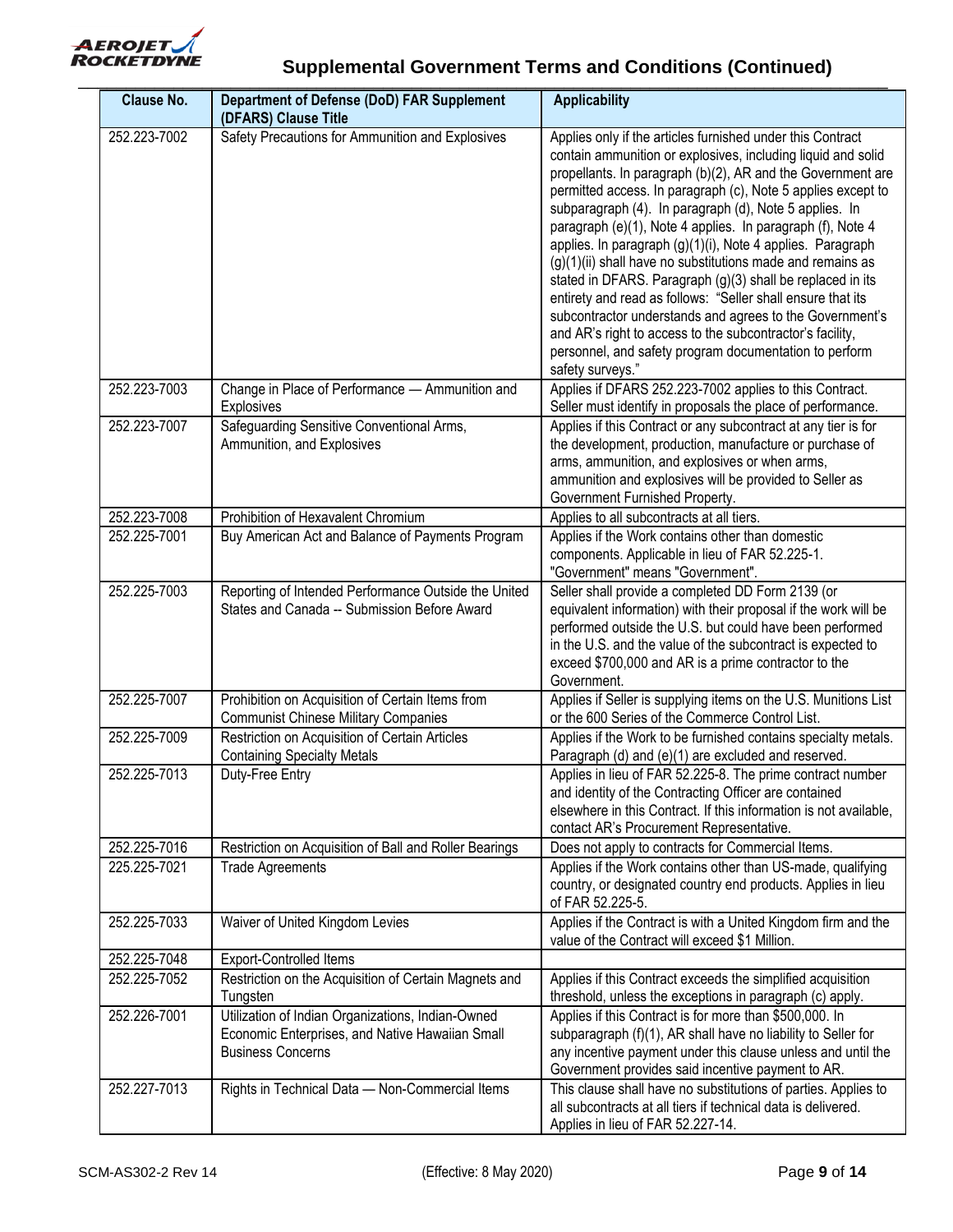

| <b>Clause No.</b> | Department of Defense (DoD) FAR Supplement<br>(DFARS) Clause Title                                              | <b>Applicability</b>                                                                                                                                                                        |
|-------------------|-----------------------------------------------------------------------------------------------------------------|---------------------------------------------------------------------------------------------------------------------------------------------------------------------------------------------|
| 252.227-7014      | Rights in Non-Commercial Computer Software and<br>Non-Commercial Computer Software Documentation                | This clause shall have no substitutions of parties. Applies to<br>all subcontracts at all tiers if technical data is delivered.<br>Applies in lieu of FAR 52.227-14.                        |
| 252.227-7015      | Technical Data - Commercial Items                                                                               | Applies to Commercial Item purchases at all tiers if technical<br>data is delivered.                                                                                                        |
| 252.227-7016      | Rights in Bid or Proposal Information                                                                           | Applies to all subcontracts at all tiers.                                                                                                                                                   |
| 252.227-7019      | Validation of Asserted Restrictions - Computer<br>Software                                                      |                                                                                                                                                                                             |
| 252.227-7025      | Limitations on the Use or Disclosure of Government-<br>Furnished Information Marked with Restrictive<br>Legends | For paragraph (c)(1), Note 3 applies.                                                                                                                                                       |
| 252.227-7026      | Deferred Delivery of Technical Data or Computer<br>Software                                                     |                                                                                                                                                                                             |
| 252.227-7027      | Deferred Ordering of Technical Data or Computer<br>Software                                                     | Note 1 applies to the last sentence.                                                                                                                                                        |
| 252.227-7028      | Technical Data or Computer Software Previously<br>Delivered to the Government                                   | Notes 1 and 4 apply.                                                                                                                                                                        |
| 252.227-7030      | Technical Data - Withholding of Payment                                                                         | Notes 1 applies to (a). Note 4 applies to (b).                                                                                                                                              |
| 252.227-7037      | Validation of Restrictive Markings on Technical Data                                                            | Applies to all subcontracts at all tiers that require delivery of<br>technical data.                                                                                                        |
| 252.227-7038      | Patent Rights - Ownership by the Contractor (Large<br>Business)                                                 | Applies if (1) Contractor is not a small business or nonprofit<br>organization subject to FAR 52.227-11, and (2) the Contract<br>is for experimental, developmental or research work.       |
| 252.227-7039      | Patents - Reporting of Subject Inventions                                                                       |                                                                                                                                                                                             |
| 252.228-7005      | Mishap Reporting and Investigation Involving Aircraft,<br>Missiles and Space Launch Vehicles                    | In paragraph (a), Note 5 applies. In paragraph (b), Note 4<br>applies.                                                                                                                      |
| 252.231-7000      | Supplemental Cost Principals                                                                                    |                                                                                                                                                                                             |
| 252.235-7003      | Frequency Authorization                                                                                         | Applies to Contracts and all subcontracts involving<br>development, production, construction, testing or operation<br>of a device for which a radio frequency authorization is<br>required. |
| 252.239-7016      | Telecommunications Security Equipment, Devices,<br>Techniques, and Services                                     | Note 1 applies to paragraph (c).                                                                                                                                                            |
| 252.239-7017      | Notice of Supply Chain Risk                                                                                     | Note 1 applies.                                                                                                                                                                             |
| 252.239-7018      | Supply Chain Risk                                                                                               | Note 1 applies.                                                                                                                                                                             |
| 252.242-7005      | <b>Contractor Business Systems</b>                                                                              |                                                                                                                                                                                             |
| 252.242-7006      | Accounting System Administration                                                                                |                                                                                                                                                                                             |
| 252.243-7001      | <b>Pricing of Contract Modifications</b>                                                                        | Applies if this is a fixed-price Contract and costs are a factor<br>in any price adjustment under this Contract.                                                                            |
| 252.243-7002      | Requests for Equitable Adjustment                                                                               | Applies to Contracts estimated to exceed the simplified<br>acquisition threshold.                                                                                                           |
| 252.244-7000      | Subcontracts for Commercial Items                                                                               |                                                                                                                                                                                             |
| 252.245-7001      | Tagging, Labeling, and Marking of Government-<br><b>Furnished Property</b>                                      |                                                                                                                                                                                             |
| 252.245-7002      | Reporting Loss of Government Property                                                                           |                                                                                                                                                                                             |
| 252.245-7003      | <b>Contractor Property Management System</b><br>Administration                                                  |                                                                                                                                                                                             |
| 252.245-7004      | Reporting, Reutilization, and Disposal                                                                          |                                                                                                                                                                                             |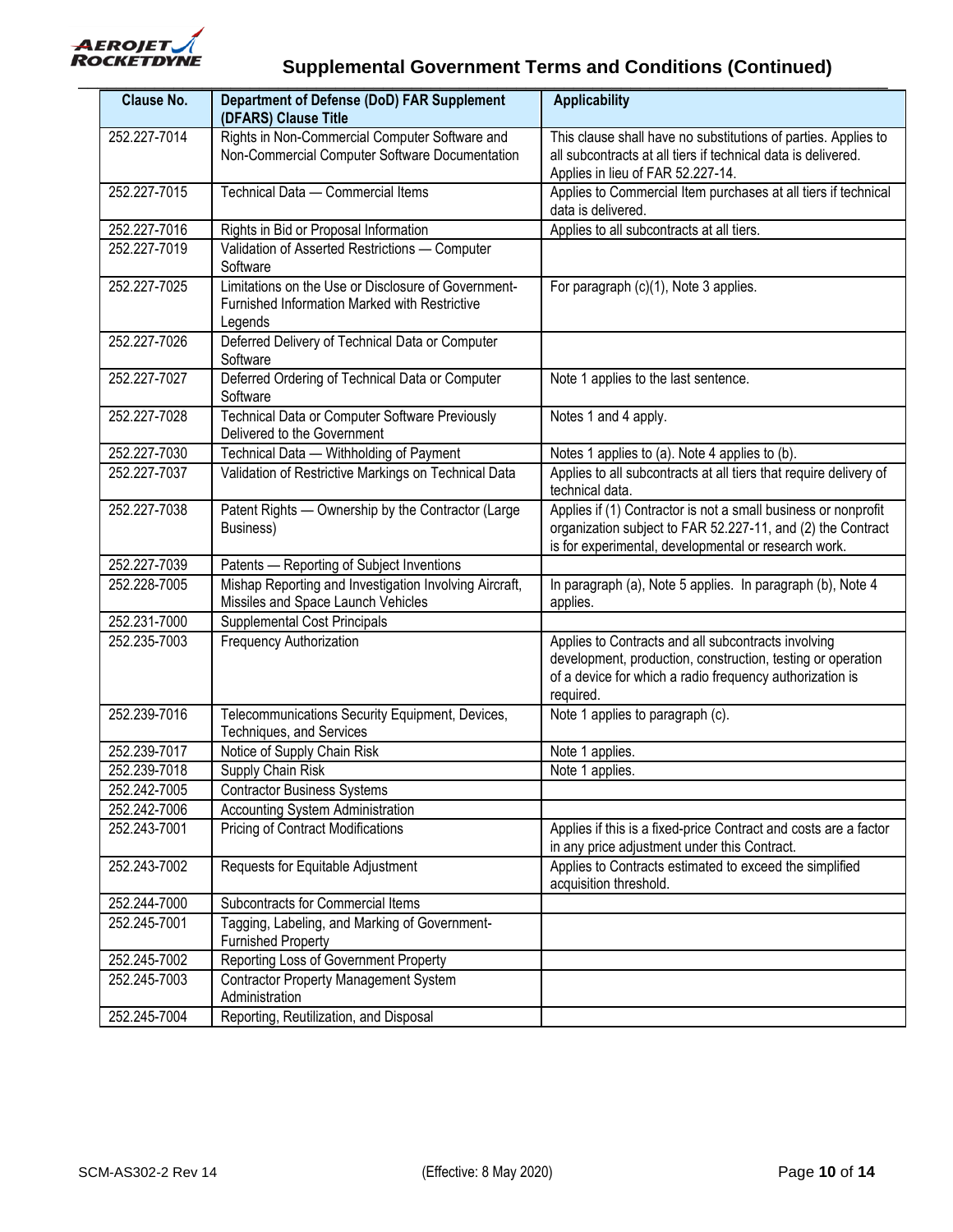

| <b>Clause No.</b> | <b>Department of Defense (DoD) FAR Supplement</b><br>(DFARS) Clause Title | <b>Applicability</b>                                                                                                                                                                                                                                                                                                                                                                                                                                                                                                                                                                                                                                                                       |
|-------------------|---------------------------------------------------------------------------|--------------------------------------------------------------------------------------------------------------------------------------------------------------------------------------------------------------------------------------------------------------------------------------------------------------------------------------------------------------------------------------------------------------------------------------------------------------------------------------------------------------------------------------------------------------------------------------------------------------------------------------------------------------------------------------------|
| 252.246-7003      | Notification of Potential Safety Issues                                   | Applies if this Contract is for (i) parts identified as critical<br>safety items; (ii) systems and subsystems, assemblies, and<br>subassemblies integral to a system; or (iii) repair,<br>maintenance, logistics support, or overhaul services for<br>systems and subsystems, assemblies, subassemblies, and<br>parts integral to a system. Contractor shall provide<br>notifications to AR and the ACO and PCO identified to<br>Contractor.                                                                                                                                                                                                                                               |
| 252.246-7007      | Contractor Counterfeit Electronic Part Detection and<br>Avoidance System  | Note 3 applies to paragraph (c)(2). Note 5 applies to<br>paragraph (c)(6).                                                                                                                                                                                                                                                                                                                                                                                                                                                                                                                                                                                                                 |
| 252.246-7008      | Sources of Electronic Parts                                               | Applies to Contracts at all tiers for electronic parts or<br>assemblies containing electronic parts unless the Contractor<br>is the original manufacturer.                                                                                                                                                                                                                                                                                                                                                                                                                                                                                                                                 |
| 252.247-7023      | Transportation of Supplies by Sea                                         | Applies in lieu of FAR 52.247-64 in all Contracts for ocean<br>transportation of supplies. For simplified acquisitions, only<br>paragraphs (a) through (e) of this clause and paragraph (i)<br>apply. For Contracts exceeding the simplified acquisition<br>threshold, the entire clause applies except that in the first<br>sentence of paragraph (g), insert a period after Contractor<br>and delete the remainder of the sentence. Paragraph (c) is<br>changed to read "Seller and its subcontractors may request<br>that AR obtain Government authorization for shipment". In<br>paragraph (d), "45 days" is changed to "60 days". In<br>paragraph (e), change "30 days" to "25 days". |
| 252.249-7002      | Notification of Anticipated Contract Termination or<br>Reduction          | Applies if the Contract value equals or exceeds the dollar<br>threshold at DFARS 225.870-4 $(c)(2)(i)(A)(1)$ where AR is a<br>prime contractor to the Government, or the dollar threshold<br>at DFARS 225.870-4 (c)(2)(i)(C) where AR is a subcontractor<br>to the Government.                                                                                                                                                                                                                                                                                                                                                                                                             |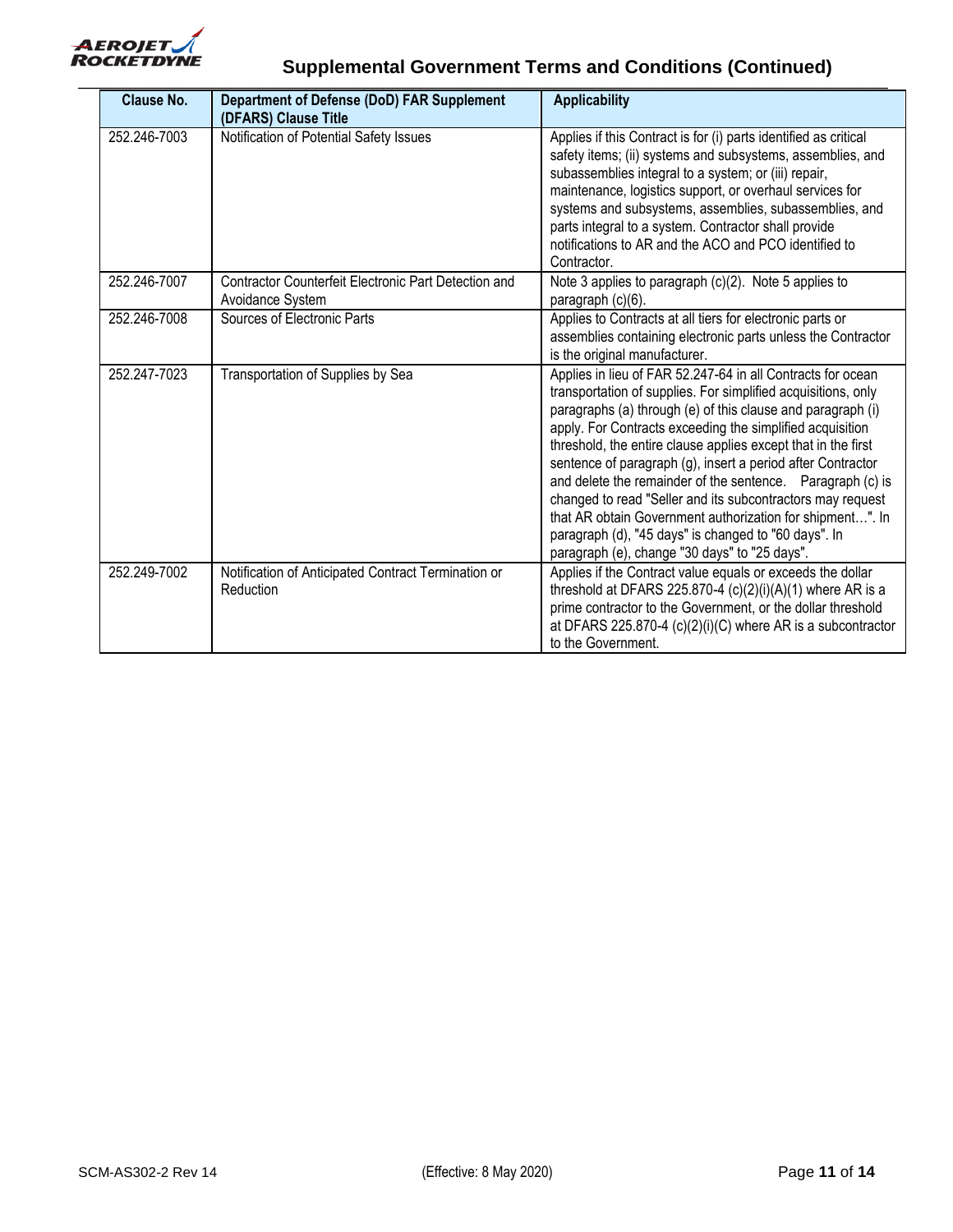

| <b>Clause No.</b> | <b>NASA FAR Supplement (NFS) Clause Title</b>                                                                            | <b>Applicability</b>                                                                                                                                                                                                                                                                                                                                                                                                                                              |
|-------------------|--------------------------------------------------------------------------------------------------------------------------|-------------------------------------------------------------------------------------------------------------------------------------------------------------------------------------------------------------------------------------------------------------------------------------------------------------------------------------------------------------------------------------------------------------------------------------------------------------------|
| 1852.203-71       | Requirement to Inform Employees of Whistleblower<br>Rights                                                               |                                                                                                                                                                                                                                                                                                                                                                                                                                                                   |
| 1852.204-76       | Security Requirement for Unclassified Information<br><b>Technology Resources</b>                                         | Note 6 applies. In paragraph (f), NASA means "AR and<br>NASA."                                                                                                                                                                                                                                                                                                                                                                                                    |
| 1852.208-81       | Restrictions on Printing and Duplicating                                                                                 |                                                                                                                                                                                                                                                                                                                                                                                                                                                                   |
| 1852.211-70       | Packaging, Handling, and Transportation                                                                                  |                                                                                                                                                                                                                                                                                                                                                                                                                                                                   |
| 1852.219-75       | <b>Individual Subcontracting Reports</b>                                                                                 | Applies if FAR 52.219-9 applies to this Contract.                                                                                                                                                                                                                                                                                                                                                                                                                 |
| 1852.223-70       | Safety and Health Measures and Mishap Reporting                                                                          | Applies if the contract exceeds the simplified acquisition<br>threshold and if the work will be conducted completely or<br>partly on premises owned or controlled by the Government.<br>Note 5 applies.                                                                                                                                                                                                                                                           |
| 1852.223-71       | Authorization for Radio Frequency Use                                                                                    | Applies if the Contract requires the development, production,<br>test or operation of a device for which a radio frequency is<br>required.                                                                                                                                                                                                                                                                                                                        |
| 1852.223-72       | Safety and Health (Short Form)                                                                                           | Applies to Contracts that exceed the simplified acquisition<br>threshold when work will be conducted completely or partly<br>on Federally-controlled facilities, if NFS 1852.223-73 or FAR<br>52.236-13, Alt.1 does not apply.                                                                                                                                                                                                                                    |
| 1852.223-73       | Safety and Health Plan                                                                                                   | Applies to Contracts that exceed the simplified acquisition<br>threshold when work will be conducted completely or partly<br>on Federally-controlled facilities and the safety and health<br>plan will be evaluated in source selection.                                                                                                                                                                                                                          |
| 1852.223-74       | Drug- and Alcohol-Free Workforce                                                                                         | Applies to Contracts exceeding \$5 Million if Work is<br>performed by an employee in a sensitive position as defined<br>in the clause, excluding Contracts for "commercial items".                                                                                                                                                                                                                                                                                |
| 1852.225-70       | <b>Export Licenses</b>                                                                                                   | Applies to all Contracts except those with foreign entities.                                                                                                                                                                                                                                                                                                                                                                                                      |
| 1852.227-11       | Patent Rights - Ownership By the Contractor                                                                              | Applies if FAR 52.227-11 applies. Applies if this Contract<br>includes, at any tier, experimental, developmental, or<br>research Work and Seller is a small business concern or<br>domestic nonprofit organization. Reports required by this<br>clause shall be filed with the agency identified in this<br>Contract. If no agency is identified, contact the AR Buyer.<br>"Contracting Officer" means "Contracting Officer".<br>"Government" means "Government". |
| 1852.227-14       | Rights in Data - General                                                                                                 | Applies if FAR 52.227-14 applies. Note 7 applies.                                                                                                                                                                                                                                                                                                                                                                                                                 |
| 1852.227-19       | Commercial Computer Software - Restricted Rights                                                                         | Applies if FAR 52.227-19 applies. Notes 2 and 7 apply.                                                                                                                                                                                                                                                                                                                                                                                                            |
| 1852.227-70       | New Technology - Other than a Small Business Firm<br>or Nonprofit Organization                                           | Applies to Contracts to other than small business firms or<br>nonprofit organizations for the performance of experimental,<br>developmental or research work. Note 6 applies.<br>"Contracting Officer" means "Contracting Officer".<br>"Government" means "Government".                                                                                                                                                                                           |
| 1852.227-71       | Requests for Waiver of Rights to Inventions                                                                              | Applies whenever NASA FAR Supplement 1852.227-70<br>applies to this Contract. Seller's petitions to the Contracting<br>Officer will be made through AR.                                                                                                                                                                                                                                                                                                           |
| 1852.228-76       | Cross-Waiver of Liability for International Space<br><b>Station Activities</b>                                           | Applies if the Contract exceeds the simplified acquisition<br>threshold. Applies if the work is performed in support of<br>"Protected Space Operations" as that term is defined in this<br>clause.                                                                                                                                                                                                                                                                |
| 1852.228-78       | Cross-Waiver of Liability for Science or Space<br>Exploration Activities Unrelated to the International<br>Space Station | Applies if the Contract exceeds the simplified acquisition<br>threshold. Applies if the work is performed in support of<br>"Protected Space Operations" as that term is defined in this<br>clause.                                                                                                                                                                                                                                                                |
| 1852.231-71       | Determination of Compensation Reasonableness                                                                             | Applies if the Contract is a (1) service contract, and (2) cost<br>reimbursable or non-competitive fixed price in excess of the<br>threshold for certified cost or pricing data.                                                                                                                                                                                                                                                                                  |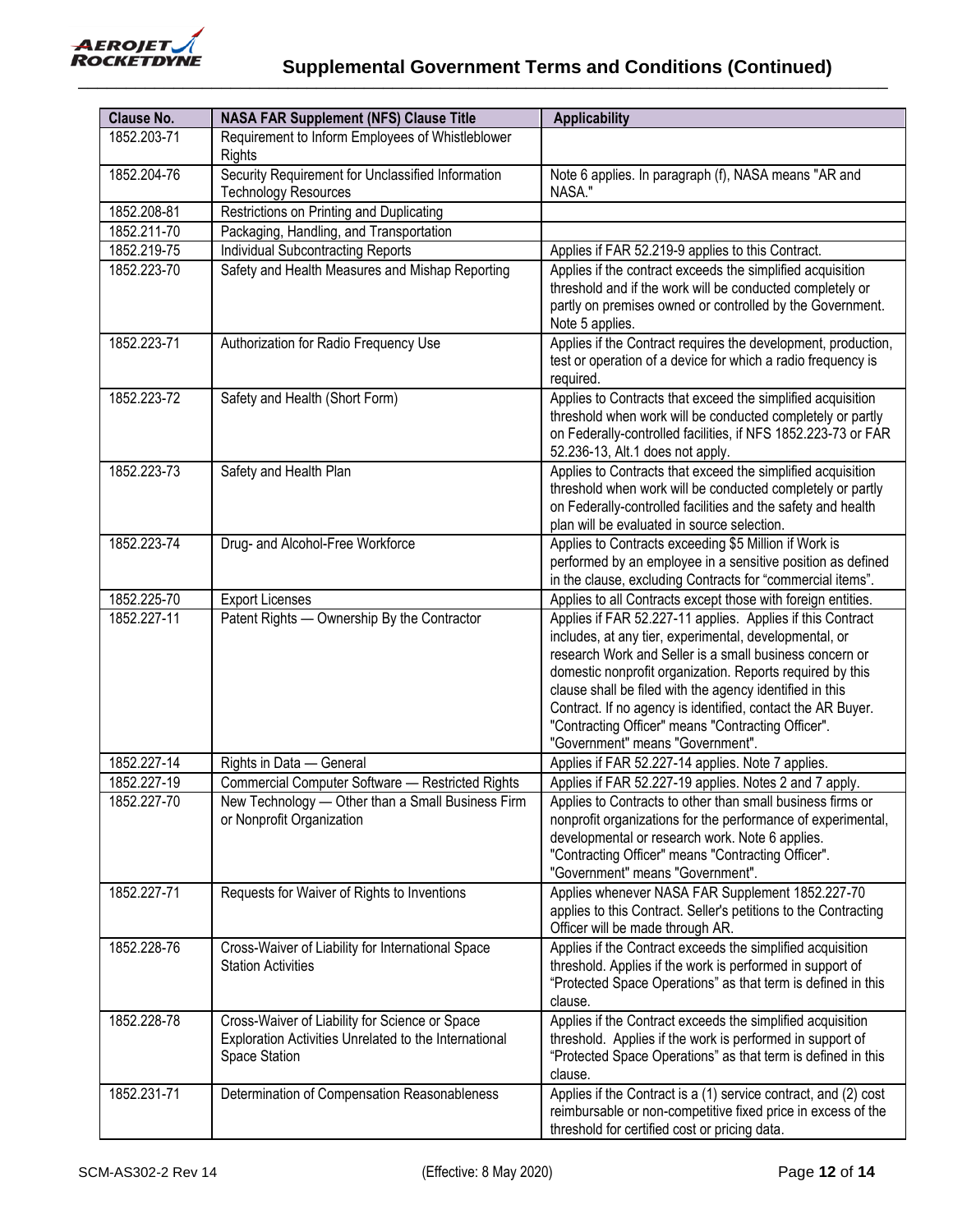

| <b>Clause No.</b> | <b>NASA FAR Supplement (NFS) Clause Title</b>                               | <b>Applicability</b>                                                                                                                                                                                                                                              |
|-------------------|-----------------------------------------------------------------------------|-------------------------------------------------------------------------------------------------------------------------------------------------------------------------------------------------------------------------------------------------------------------|
| 1852.237-71       | Pension Portability                                                         | Applies if this Contract is for services and meets the                                                                                                                                                                                                            |
|                   |                                                                             | conditions of paragraph (b) of the clause.                                                                                                                                                                                                                        |
| 1852.237-72       | Access to Sensitive Information                                             |                                                                                                                                                                                                                                                                   |
| 1852.237-73       | Release of Sensitive Information                                            |                                                                                                                                                                                                                                                                   |
| 1852.242-71       | <b>Travel Outside of the United States</b>                                  | Applies to cost reimbursement contracts if the Contract<br>requires travel to locations outside of the U.S. that will be<br>charged direct to the Contract. Substitute "45 days" for "30<br>days" in the clause.                                                  |
| 1852.242-72       | Denied Access to NASA Facilities                                            | Applies if Work will be performed at a NASA installation.                                                                                                                                                                                                         |
| 1852.242-73       | NASA Contractor Financial Management Reporting                              | Applies when NASA Form 533 reports are required.                                                                                                                                                                                                                  |
| 1852.244-70       | Geographic Participation in the Aerospace Program                           | Applies to research and development Contracts of \$100,000<br>or more that will be performed in the U.S.                                                                                                                                                          |
| 1852.245-70       | Contractor Requests for Government-Furnished<br>Property                    |                                                                                                                                                                                                                                                                   |
| 1852.245-72       | Liability for Government Property Furnished for Repair<br>or Other Services | Note 3 applies except to the first time "Government" appears<br>in paragraph (b).                                                                                                                                                                                 |
| 1852.245-73       | Financial Reporting of NASA Property in the Custody<br>of Contractors       | Applies to cost-reimbursement Contracts and Contracts in<br>which the Seller has custody of NASA-owned property with a<br>value of \$10 Million or more. Required reports shall be<br>submitted to AR no later than October 10th. Note 4 applies<br>to $(c)(4)$ . |
| 1852.245-74       | Identification and Marking of Government Equipment                          | Applies to all Contracts that require delivery of equipment to<br>the Government. All communications shall be through the<br>AR Buyer.                                                                                                                            |
| 1852.246-73       | Human Space Flight Item                                                     | Applies if this Contract is for human space flight hardware or<br>flight-related equipment.                                                                                                                                                                       |
| 1852.247-71       | Protection of the Florida Manatee                                           | Applies to Contracts when deliveries or vessel operations,<br>dockside work, or disassembly functions will involve use of<br>waterways inhabited by manatees, as described in the<br>clause.                                                                      |